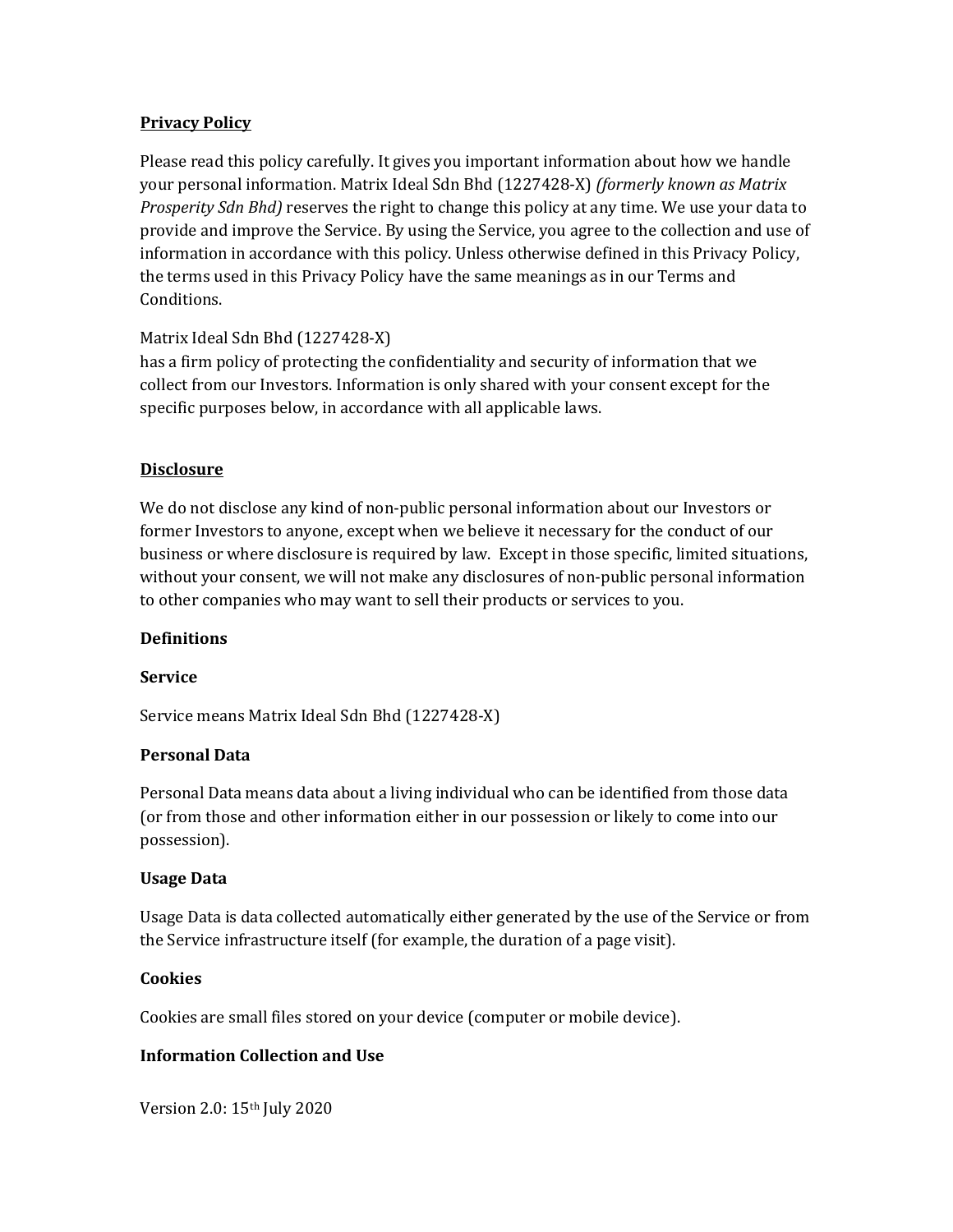We collect several different types of information for various purposes to provide and improve our Service to you.

# **Types of Data Collected**

# *Personal Data*

While using our Service, we may ask you to provide us with certain personally identifiable information that can be used to contact or identify you ("Personal Data"). Personally, identifiable information may include, but is not limited to:

Email address

First name and last name

Phone number

Address, State, Province, ZIP/Postal code, City

Cookies and Usage Data

## *Usage Data*

We may also collect information that your browser sends whenever you visit our Service or when you access the Service by or through a mobile device ("Usage Data").

This Usage Data may include information such as your computer's Internet Protocol address (e.g. IP address), browser type, browser version, the pages of our Service that you visit, the time and date of your visit, the time spent on those pages, unique device identifiers and other diagnostic data.

When you access the Service by or through a mobile device, this Usage Data may include information such as the type of mobile device you use, your mobile device unique ID, the IP address of your mobile device, your mobile operating system, the type of mobile Internet browser you use, unique device identifiers and other diagnostic data.

# *Tracking Cookies Data*

We use cookies and similar tracking technologies to track the activity on our Service and we hold certain information.

Cookies are files with a small amount of data which may include an anonymous unique identifier. Cookies are sent to your browser from a website and stored on your device. Other tracking technologies are also used such as beacons, tags and scripts to collect and track information and to improve and analyse our Service.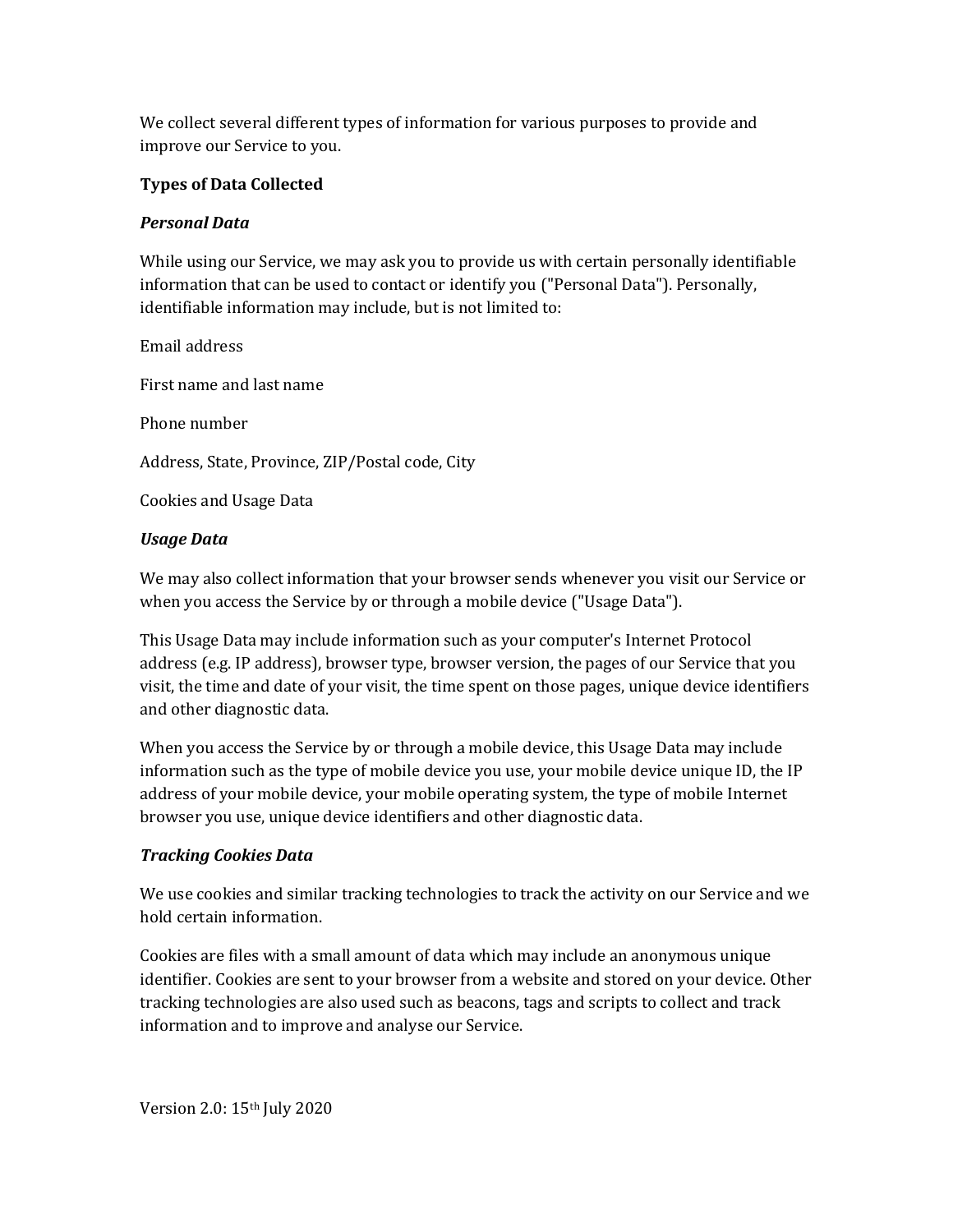You can instruct your browser to refuse all cookies or to indicate when a cookie is being sent. However, if you do not accept cookies, you may not be able to use some portions of our Service.

Examples of Cookies we use:

**Session Cookies.** We use Session Cookies to operate our Service.

**Preference Cookies.** We use Preference Cookies to remember your preferences and various settings.

**Security Cookies.** We use Security Cookies for security purposes.

### **Use of Data**

We use the collected data for various purposes:

To provide and maintain the Service

To notify you about changes to our Service

To allow you to participate in interactive features of our Service when you choose to do so

To provide customer care and support

To provide analysis or valuable information so that we can improve the Service

To monitor the usage of the Service

To detect, prevent and address technical issues

#### **Transfer of Data**

Your information, including Personal Data, may be transferred to - and maintained on computers located outside of your state, province, country or other governmental jurisdiction where the data protection laws may differ from those from your jurisdiction.

If you are located outside Malaysia and choose to provide information to us, please note that we transfer the data, including Personal Data, to Malaysia and process it there.

Your consent to this Privacy Policy followed by your submission of such information represents your agreement to that transfer.

We will take all steps reasonably necessary to ensure that your data is treated securely and in accordance with this Privacy Policy and no transfer of your Personal Data will take place to an organization or a country unless there are adequate controls in place including the security of your data and other personal information.

Version 2.0: 15th July 2020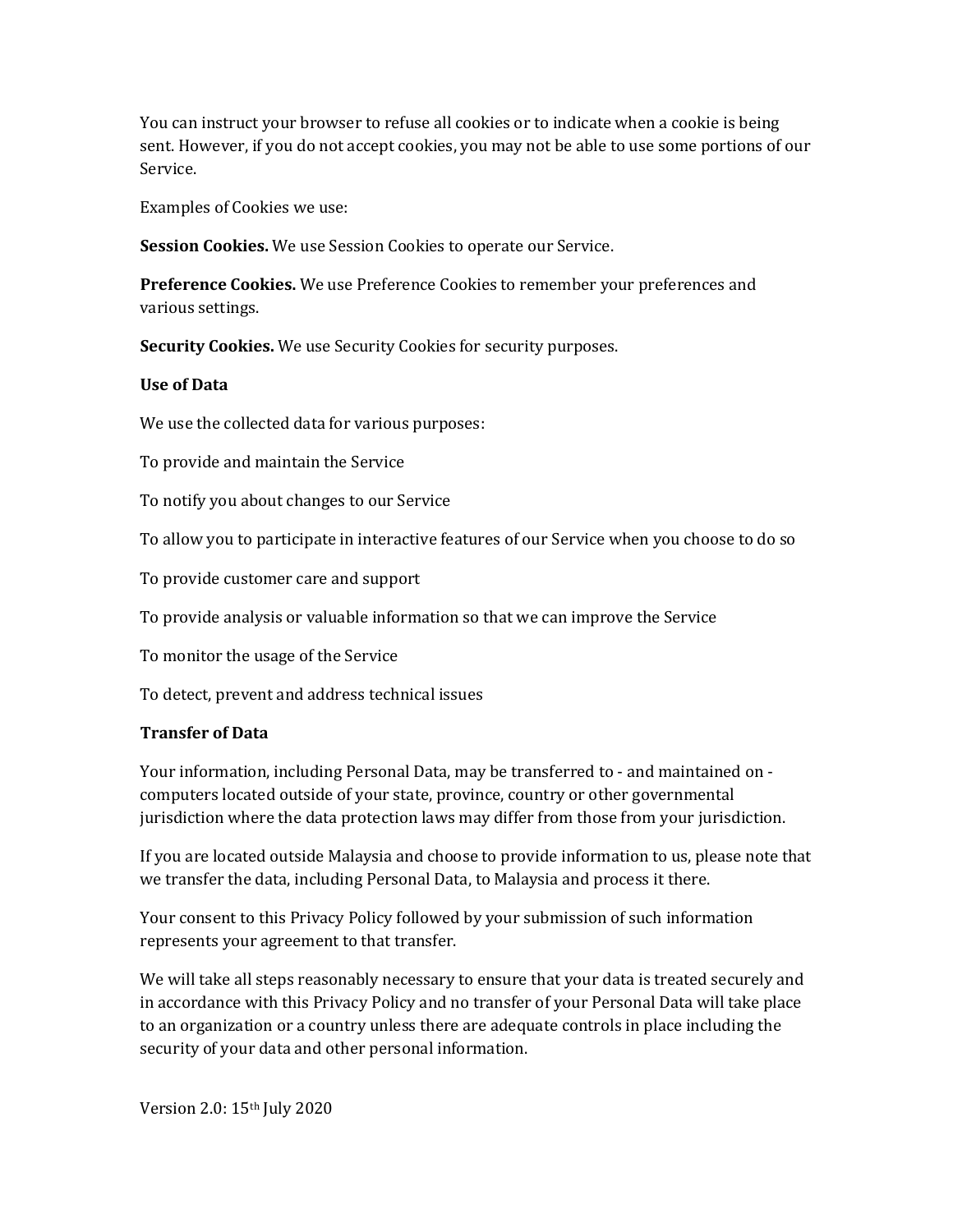### **Disclosure of Data**

### **Legal Requirements**

We may disclose your Personal Data in the good faith belief that such action is necessary to:

To comply with a legal obligation

To protect and defend the rights or property of Matrix Ideal Sdn Bhd (1227428-X)

To prevent or investigate possible wrongdoing in connection with the Service

To protect the personal safety of users of the Service or the public

To protect against legal liability

### **Security of Data**

The security of your data is important to us but remember that no method of transmission over the Internet or method of electronic storage is 100% secure. While we strive to use commercially acceptable means to protect your Personal Data, we cannot guarantee its absolute security.

### **Service Providers**

We may employ third party companies and individuals to facilitate our Service ("Service Providers"), to provide the Service on our behalf, to perform Service-related services or to assist us in analysing how our Service is used.

These third parties have access to your Personal Data only to perform these tasks on our behalf and are obligated not to disclose or use it for any other purpose.

## **Analytics**

We may use third-party Service Providers to monitor and analyse the use of our Service.

#### **Links to Other Sites**

Our Service may contain links to other sites that are not operated by us. If you click a thirdparty link, you will be directed to that third party's site. We strongly advise you to review the Privacy Policy of every site you visit.

We have no control over and assume no responsibility for the content, privacy policies or practices of any third-party sites or services.

#### **Children's Privacy**

Our Service does not address anyone under the age of 18 ("Children").

Version 2.0: 15th July 2020